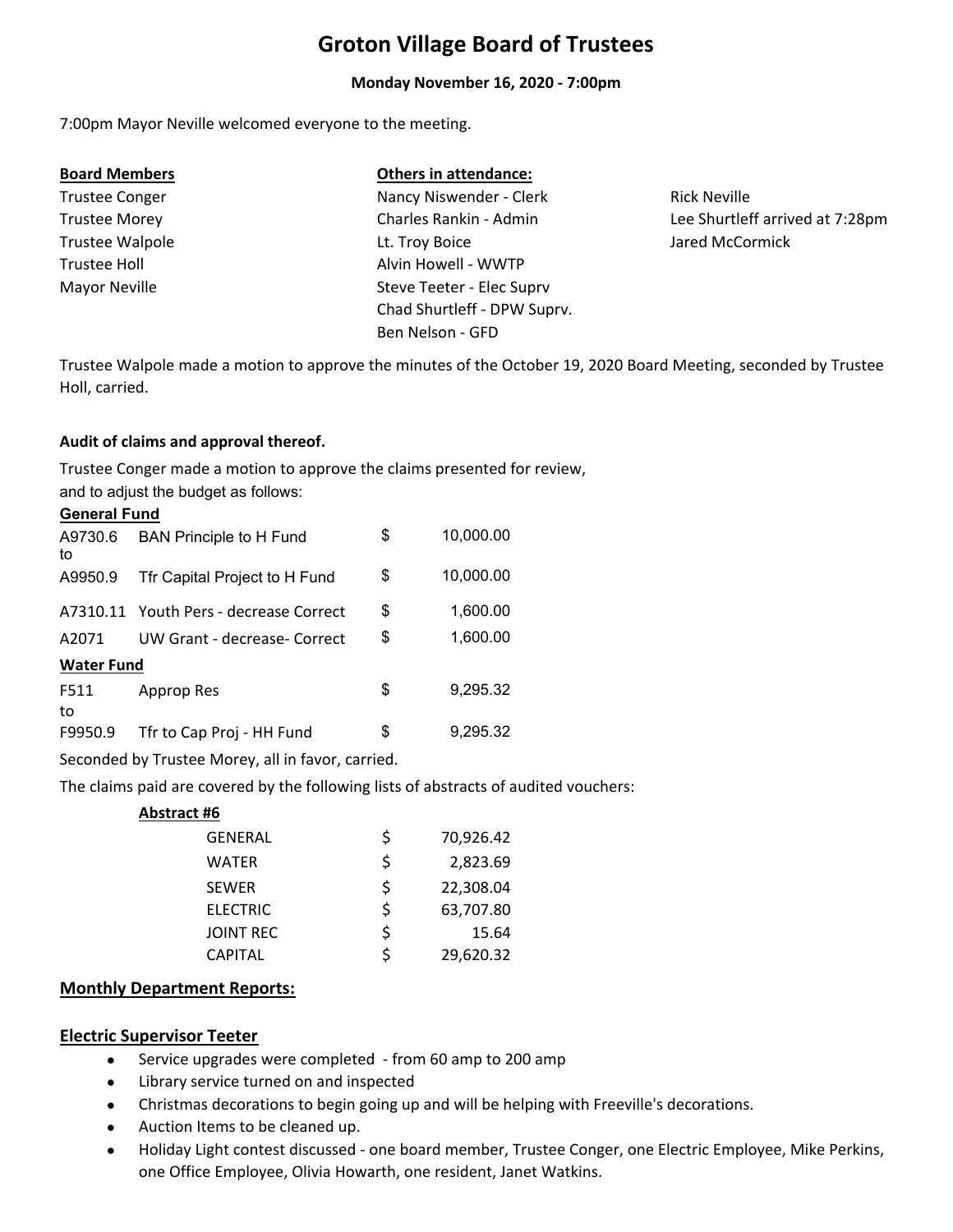## **DPW Supervisor Shurtleff Report Submitted:**

#### **Department of Public Works**

### **October 19 ‐ November 16, 2020**

#### **Completed Work/Projects:**

- $\bullet$ Completed fire hydrant flushing
- $\bullet$ Water plant general maintenance
- $\bullet$ Haul in 400 Tons of sand for road treatment
- $\bullet$ Repair a storm water pipe on Clark St.
- $\bullet$ Prepare trucks for snowplowing
- $\bullet$ Service equipment
- $\bullet$ Continue leaf pickup
- $\bullet$ Respond to house fire on Groton City Rd.
- $\bullet$ Repair a 6" water main break – Peru Rd.
- $\bullet$ Complete water samples
- $\bullet$ Plug a sewer line that was connected to an old septic tank – Roosevelt Ave.
- $\bullet$ Winterize park facility

#### **Schedule of Work**

- $\bullet$ Fire hydrant maintenance
- $\bullet$ Finish leaf pickup

#### **Additional Comments:**

West South Street - Dirt coming through the blacktop. DPW will go in and grind down and patch.

| Lt. Boice - Police Department Report: |                   | # of Complaints |  |  |
|---------------------------------------|-------------------|-----------------|--|--|
| Monthly report for October 2020       |                   | 200             |  |  |
|                                       | Year to Date 2020 | 3325            |  |  |
|                                       | Year to Date 2021 | 2371            |  |  |
|                                       |                   | -954 difference |  |  |
|                                       |                   | -29% increase   |  |  |

#### **Waste Water Treatment Plant**

#### **Trustee Walpole Reported:**

- $\bullet$ Winterizing done. Muffin Monster electrical work done.
- $\bullet$ All else going ok.

#### **Trustee Conger Reported on Recreation and Youth Committees: Joint Recreation** -

No Meeting ‐ combined Nov‐Dec meeting tomorrow night.

#### **Youth Committee**

 $\bullet$ Nick Wagner: Nick spent some time shadowing other program managers in the county to see what and how their programs are run. He will be taking courses in Youth Development. He will be meeting with Tompkins Weekly reporter Linda Competillo for news article about the role Youth Services will be playing in the future. Two sites have been found to hold programming: Masonic Hall and St. Anthony's Church. November will be Masonic Hall and December at St. Anthony's. Concerns about transportation to the Church. CCE van is available but is limited to 5 passengers (COVID). There is a survey on the Facebook page and parents are encouraged to complete it. Ideas for Community Service projects include hazardous waste management and doing window designs, not sure of the topic for those yet. Nick needs a new computer, cost to be ~\$650. There is money in the budget for this. Motion to purchase from Glenn Morey, seconded by Susan Bishop, motion carried. Also, an air purifier is being purchased to use in the 2 building where programs are to be held.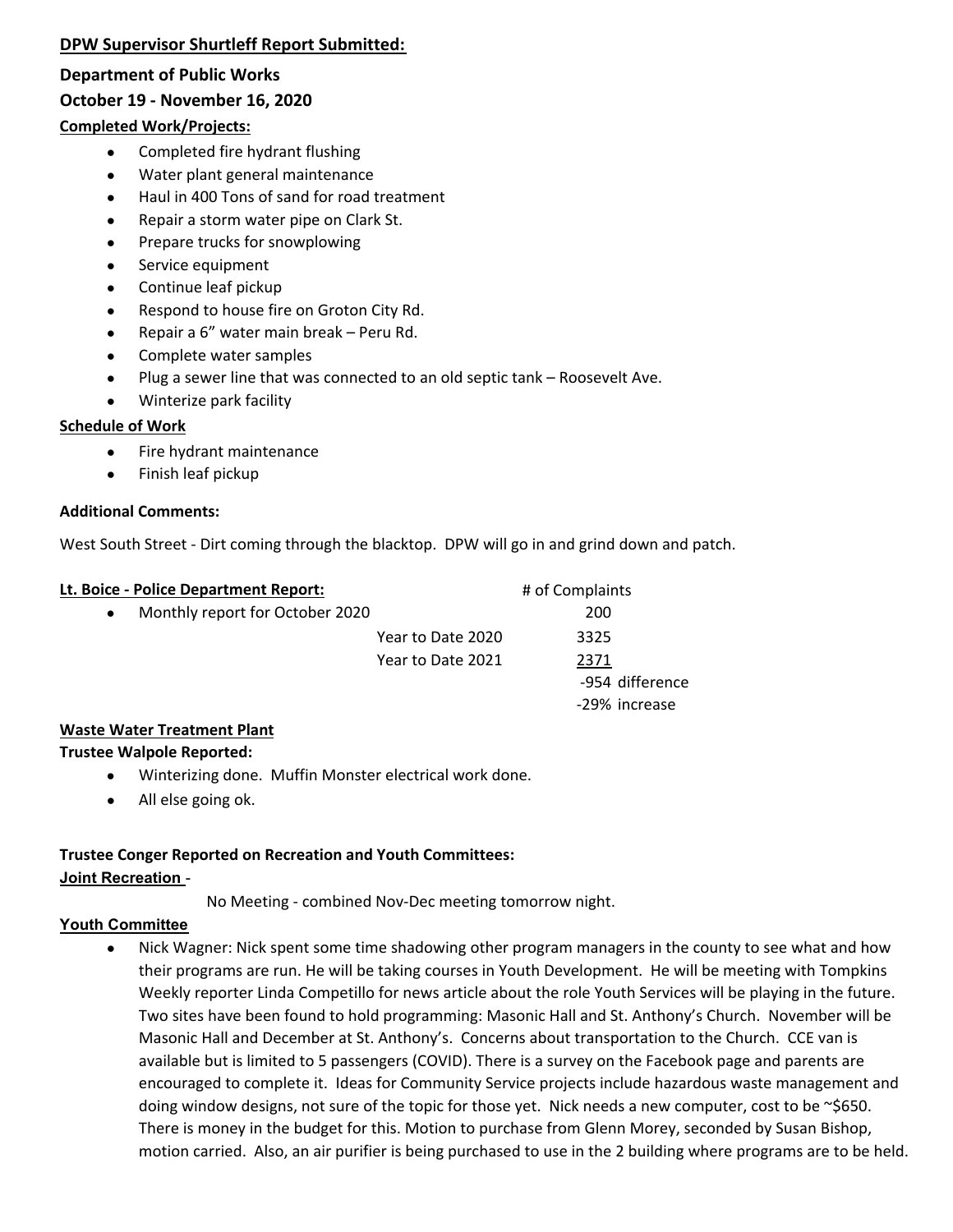- $\bullet$ Sara Knobel gave a short report on the Library addition. School Superintendent Margo Martin came to the meeting and explained what the guidelines would be if groups would be allowed to use the school building.
- $\bullet$ Shelley Lester: see information in Nick's report above. Also, Shelley shared early results from the Facebook survey. 15 responses so far. First question asked if parents felt safe sending their child with all CDC and NYS guidelines in place. All 15‐ yes. Also looking to do a family activity in the evening. Seeking suggestions for types of activities: anything physical, board games, book club, Legos club.
- $\bullet$ Rural Youth Services Director Kate Shanks‐Booth Budget to Legislature: 12% reduction, as expected, but will be hiring a 4th full‐time staff person. State aid cut by 10%.
- $\bullet$ Rural Youth Services Director Kate Shanks‐Booth Budget to Legislature: 12% reduction, as expected, but will be hiring a 4th full‐time staff person. State aid cut by 10%.

Additional discussion on the basketball hoops and whether they should be put back up.

#### **Report from Fire Chief Ben Nelson submitted:**

- 158 Fire and Rescue Calls
- 709 Ambulance Calls
- 867 Total Calls YTD
- $\bullet$ Halloween went well. Chicken BBQ did ok, but not as good as they hoped.
- $\bullet$ Wardens meeting discussed Santa visit and tree lighting. On December 12th - Santa will go for a ride in his sleigh mid afternoon. Encourage kids to write to Santa & put in Mailbox.

#### **Code Officer Andersen Reported:**

- $\bullet$ 32 Window and Roof Permits ‐ \$208,237 worth of work. 45 Building Permits ‐ \$1,178,540 worth of work.
- $\bullet$ Dollar Store Open ‐ Some people unhappy that they are not carrying food products, but this is beyond our control.
- $\bullet$ Rackers Center new building ‐ need to make some corrections. They need to change a whole house sewer trap and conduct a blower door test.
- $\bullet$ Some Complaints on trash at Pirro's place on Main St. He came down and cleaned up. Boxes of free food give away tossed on lawn. He was ticketed and tenants will be ticketed next time it happens. Another ticket issued on East South St. for trash littering. We should review the code and tighten it up concerning trash and responsibility.

#### **Action Items:**

- $\bullet$ Trustee Conger made a motion to adopt a resolution to return unpaid taxes of \$41,062.58 with interest and penalties of \$3,366.99 – total of \$44,429.57 to Tompkins County, seconded by Trustee Morey, all in favor, carried.
- $\bullet$ Review of Tompkins County Mitigation report submission.
- $\bullet$ Discussion Items to Auction. ‐ Auction International will take pictures and post on their site.